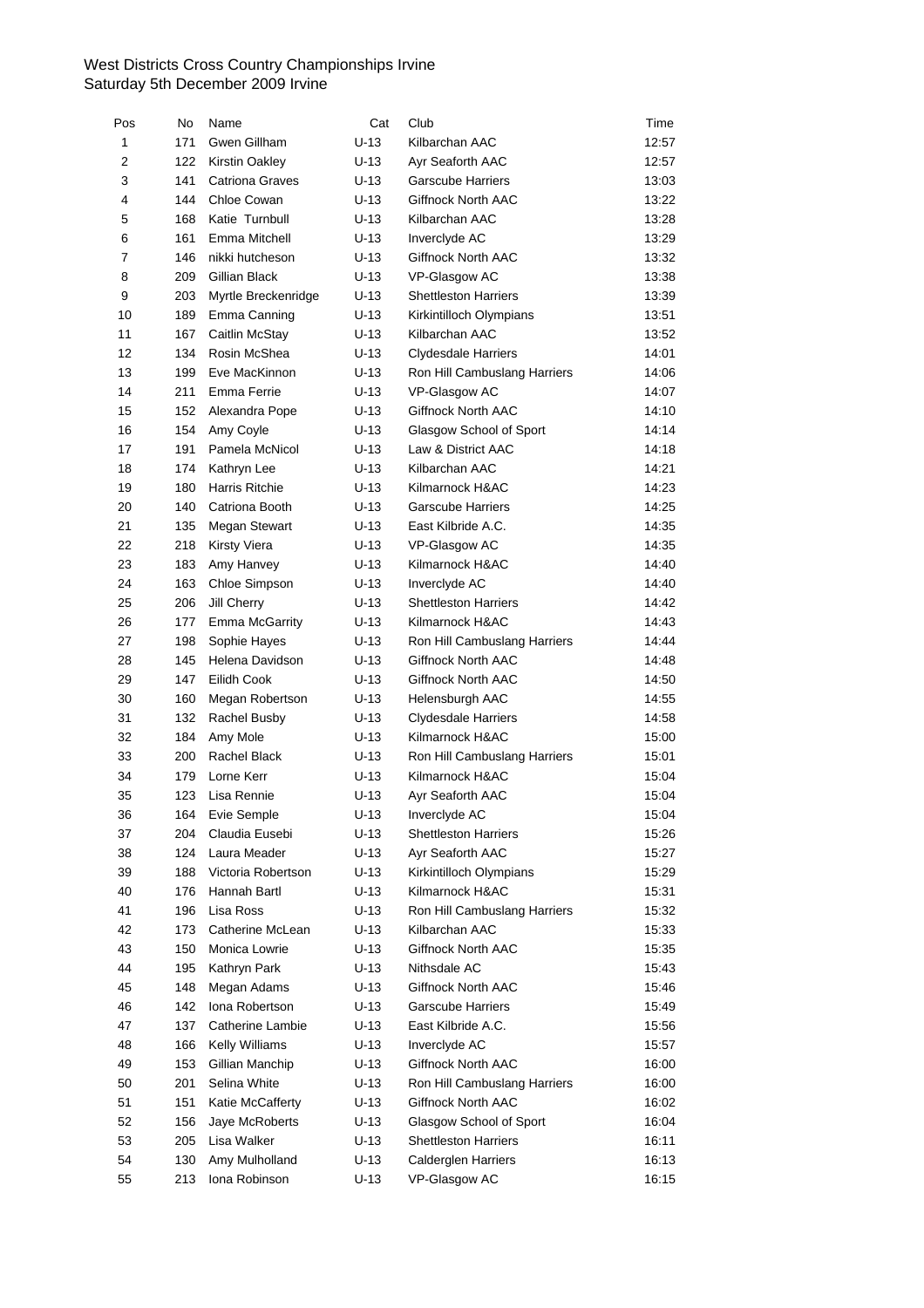| 56 | 131 | <b>Kirsty Alexander</b> | $U-13$ | <b>Clydesdale Harriers</b>        | 16:16 |
|----|-----|-------------------------|--------|-----------------------------------|-------|
| 57 | 149 | Isabella Murray         | $U-13$ | Giffnock North AAC                | 16:31 |
| 58 | 136 | Mhairi Boyle            | $U-13$ | East Kilbride A.C.                | 16:46 |
| 59 | 208 | Megan Heuchan           | $U-13$ | Stewartry AC                      | 16:46 |
| 60 | 157 | Louisa Davis            | $U-13$ | <b>Greenock Glenpark Harriers</b> | 17:19 |
| 61 | 158 | Rebecca McDiarmid       | $U-13$ | <b>Greenock Glenpark Harriers</b> | 17:28 |
| 62 | 178 | Alanis Brydon           | $U-13$ | Kilmarnock H&AC                   | 17:29 |
| 63 | 193 | <b>Kristen Cowe</b>     | $U-13$ | Law & District AAC                | 17:52 |
| 64 | 138 | Lucy Fairlie            | $U-13$ | East Kilbride A.C.                | 18:17 |
| 65 | 155 | Morgan McKinnon         | $U-13$ | Glasgow School of Sport           | 19:07 |
| 66 | 194 | <b>Margaret Newell</b>  | $U-13$ | Law & District AAC                | 19:08 |
| 67 | 169 | Andrea Graham           | $U-13$ | Kilbarchan AAC                    | 19:16 |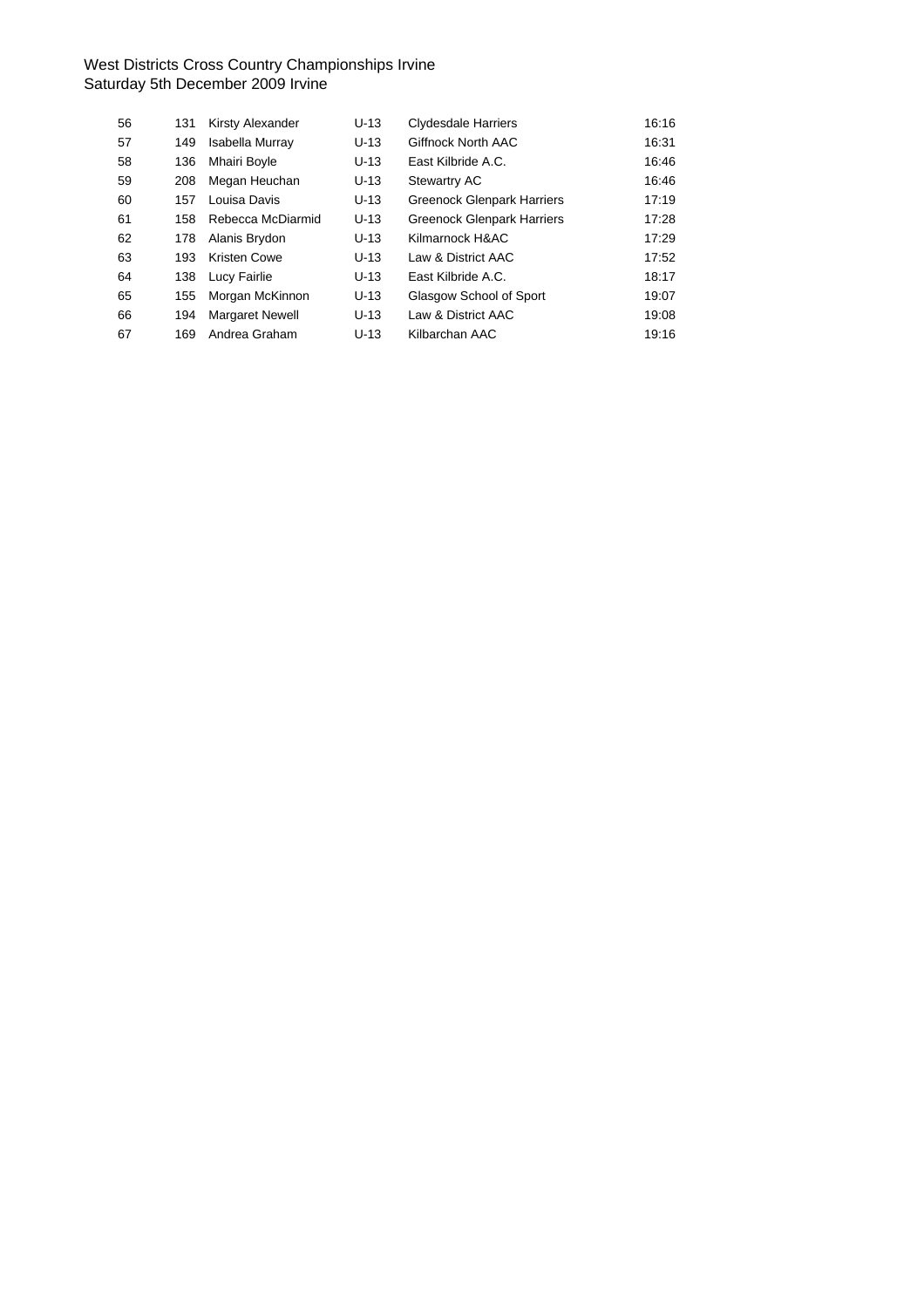Race 1 U13 Girls

| Sum of Pos                         |        |                        |                |
|------------------------------------|--------|------------------------|----------------|
| <b>Club</b>                        | Cat    | <b>Name</b>            | Total          |
| Kilbarchan AAC                     | $U-13$ | <b>Gwen Gillham</b>    |                |
|                                    |        | Katie Turnbull         | 5              |
|                                    |        | Caitlin McStay         | 11             |
| Kilbarchan AAC Total               |        |                        | 17             |
|                                    |        |                        |                |
| <b>Giffnock North AAC</b>          | $U-13$ | <b>Chloe Cowan</b>     | 4              |
|                                    |        | nikki hutcheson        | $\overline{7}$ |
|                                    |        | Alexandra Pope         | 15             |
| <b>Giffnock North AAC Total</b>    |        |                        | 26             |
|                                    |        |                        |                |
| VP-Glasgow AC                      | $U-13$ | Gillian Black          | 8              |
|                                    |        | Emma Ferrie            | 14             |
|                                    |        | <b>Kirsty Viera</b>    | 22             |
| VP-Glasgow AC Total                |        |                        | 44             |
|                                    |        |                        |                |
| Inverclyde AC                      | $U-13$ | Emma Mitchell          | 6              |
|                                    |        | Chloe Simpson          | 24             |
|                                    |        | Evie Semple            | 36             |
| Inverclyde AC Total                |        |                        | 66             |
|                                    |        |                        |                |
| Kilmarnock H&AC                    | $U-13$ | Harris Ritchie         | 19             |
|                                    |        | Amy Hanvey             | 23             |
|                                    |        | <b>Emma McGarrity</b>  | 26             |
| Kilmarnock H&AC Total              |        |                        | 68             |
|                                    |        |                        |                |
| <b>Garscube Harriers</b>           | $U-13$ | <b>Catriona Graves</b> | 3              |
|                                    |        | Catriona Booth         | 20             |
|                                    |        | Iona Robertson         | 46             |
| <b>Garscube Harriers Total</b>     |        |                        | 69             |
|                                    |        |                        |                |
| <b>Shettleston Harriers</b>        | $U-13$ | Myrtle Breckenridge    | 9              |
|                                    |        | Jill Cherry            | 25             |
|                                    |        | Claudia Eusebi         | 37             |
| <b>Shettleston Harriers Total</b>  |        |                        | 71             |
|                                    |        |                        |                |
| Ron Hill Cambuslang Harrier U-13   |        | Eve MacKinnon          | 13             |
|                                    |        | Sophie Hayes           | 27             |
|                                    |        | Rachel Black           | 33             |
| Ron Hill Cambuslang Harriers Total |        |                        | 73             |
|                                    |        |                        |                |
| Ayr Seaforth AAC                   | $U-13$ | Kirstin Oakley         | $\overline{2}$ |
|                                    |        | Lisa Rennie            | 35             |
|                                    |        | Laura Meader           | 38             |
| Ayr Seaforth AAC Total             |        |                        | 75             |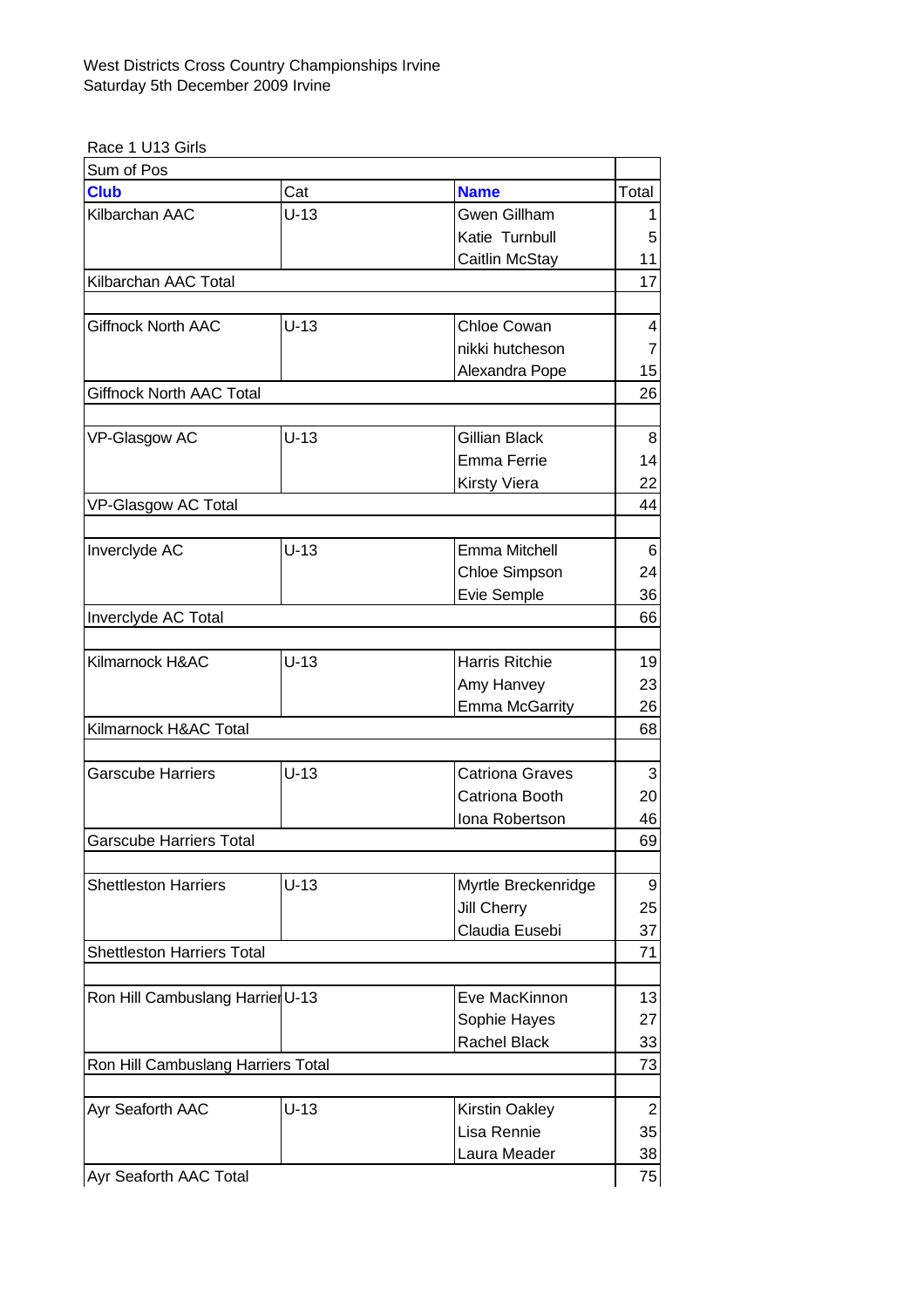| <b>Clydesdale Harriers</b>              | $U-13$ | Rosin McShea            | 12   |
|-----------------------------------------|--------|-------------------------|------|
|                                         |        | <b>Rachel Busby</b>     | 31   |
|                                         |        | Kirsty Alexander        | 56   |
| <b>Clydesdale Harriers Total</b>        |        |                         | 99   |
|                                         |        |                         |      |
| Greenock Glenpark Harriers U-13         |        | Louisa Davis            | 60   |
|                                         |        | Rebecca McDiarmid       | 61   |
| <b>Greenock Glenpark Harriers Total</b> |        |                         | 121  |
|                                         |        |                         |      |
| East Kilbride A.C.                      | $U-13$ | Megan Stewart           | 21   |
|                                         |        | <b>Catherine Lambie</b> | 47   |
|                                         |        | Mhairi Boyle            | 58   |
| East Kilbride A.C. Total                |        |                         | 126  |
|                                         |        |                         |      |
| Glasgow School of Sport                 | $U-13$ | Amy Coyle               | 16   |
|                                         |        | Jaye McRoberts          | 52   |
|                                         |        | Morgan McKinnon         | 65   |
| Glasgow School of Sport Total           |        |                         | 133  |
|                                         |        |                         |      |
| Law & District AAC                      | $U-13$ | Pamela McNicol          | 17   |
|                                         |        | <b>Kristen Cowe</b>     | 63   |
|                                         |        | <b>Margaret Newell</b>  | 66   |
| Law & District AAC Total                |        |                         | 146  |
|                                         |        |                         |      |
| <b>Grand Total</b>                      |        |                         | 1370 |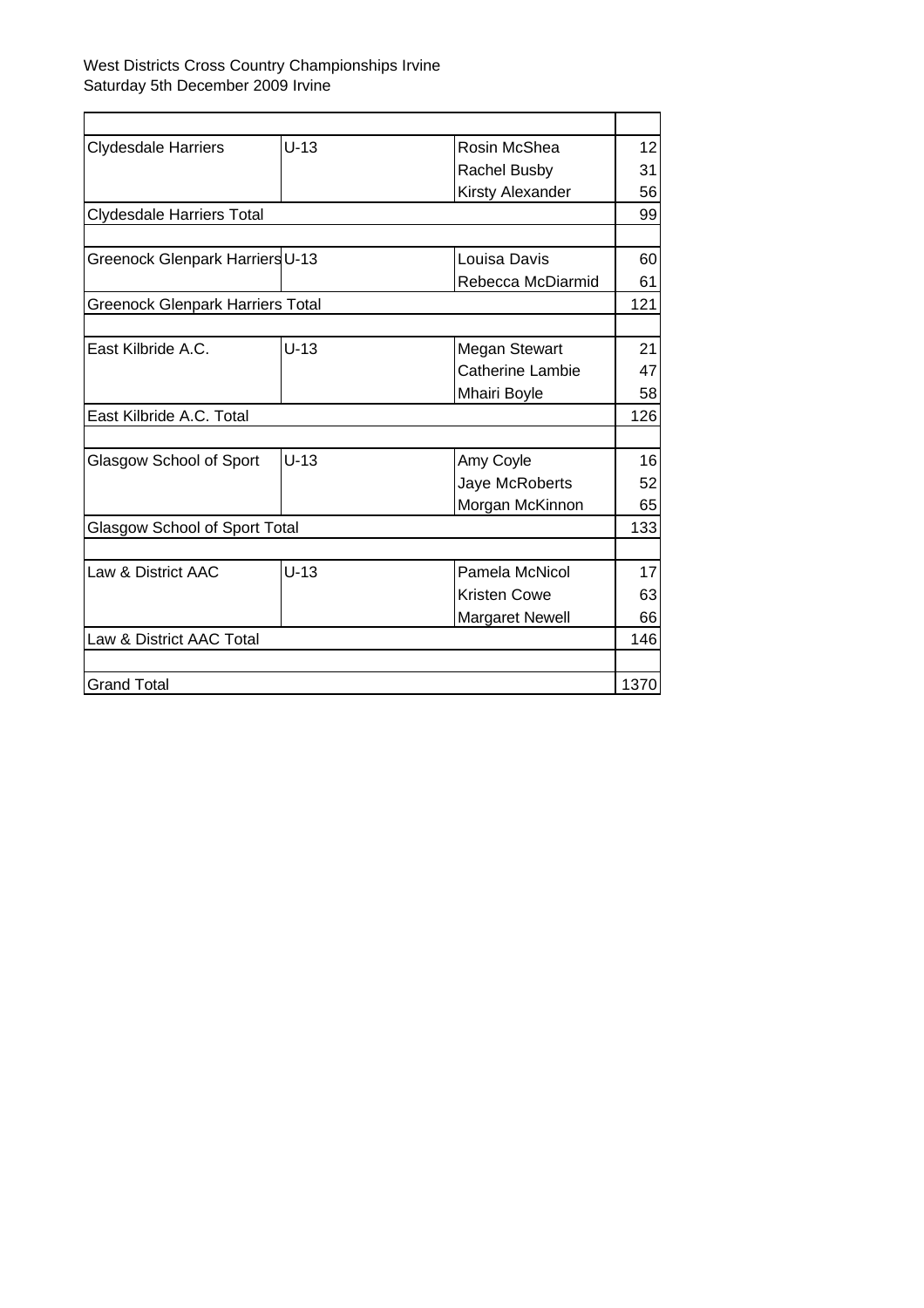| Pos | No  | Name                   | Cat    | Club                              | Time | Time  |
|-----|-----|------------------------|--------|-----------------------------------|------|-------|
| 1   | 503 | Hollie Young           | U-17   | VP-Glasgow AC                     | 1746 | 17:46 |
| 2   | 499 | Joanna Muir            | U-17   | <b>Stewartry AC</b>               | 1759 | 17:59 |
| 3   | 490 | Alexandra Lamond       | U-17   | Kirkintilloch Olympians           | 1826 | 18:26 |
| 4   | 504 | Deborah Hannah         | U-17   | VP-Glasgow AC                     | 1843 | 18:43 |
| 5   | 368 | Danielle Beattie       | U-15   | Nithsdale AC                      | 1848 | 18:48 |
| 6   | 473 | Madeleine Murray       | $U-17$ | Giffnock North AAC                | 1855 | 18:55 |
| 7   | 353 | <b>Kate Gillies</b>    | $U-15$ | Kilbarchan AAC                    | 1858 | 18:58 |
| 8   | 352 | Jennifer Eadie         | $U-15$ | Kilbarchan AAC                    | 1906 | 19:06 |
| 9   | 495 | Mairi Brown            | U-17   | Ron Hill Cambuslang Harriers      | 1914 | 19:14 |
| 10  | 351 | <b>Kirsty Harper</b>   | U-15   | Kilbarchan AAC                    | 1919 | 19:19 |
| 11  | 466 | Louise Hill-Stirling   | U-17   | Ayr Seaforth AAC                  | 1920 | 19:20 |
| 12  | 359 | <b>Brogan Wallace</b>  | U-15   | Kilmarnock H&AC                   | 1923 | 19:23 |
| 13  | 370 | Maili Mackenzie        | $U-15$ | Nithsdale AC                      | 1926 | 19:26 |
| 14  | 501 | Sarah Potter           | U-17   | VP-Glasgow AC                     | 1933 | 19:33 |
| 15  | 331 | Linzi Cowan            | $U-15$ | Giffnock North AAC                | 1940 | 19:40 |
| 16  | 485 | Nynke Mulholland       | U-17   | Inverclyde AC                     | 1945 | 19:45 |
| 17  | 479 | <b>Emily Pollock</b>   | U-17   | <b>Greenock Glenpark Harriers</b> | 1949 | 19:49 |
| 18  | 324 | Sophie Smith           | $U-15$ | East Kilbride A.C.                | 1951 | 19:51 |
| 19  | 333 | Selena Jackson         | $U-15$ | Giffnock North AAC                | 1956 | 19:56 |
| 20  | 486 | Elaine Eadie           | U-17   | Kilbarchan AAC                    | 1957 | 19:57 |
| 21  | 378 | Jemma McQuillan        | $U-15$ | <b>Shettleston Harriers</b>       | 1958 | 19:58 |
| 22  | 381 | Danielle McConway      | $U-15$ | <b>Shettleston Harriers</b>       | 1959 | 19:59 |
| 23  | 377 | Amanda Monaghan        | U-15   | <b>Shettleston Harriers</b>       | 2000 | 20:00 |
| 24  | 476 | Rebecca Patrick        | U-17   | Giffnock North AAC                | 2009 | 20:09 |
|     |     |                        |        |                                   |      |       |
| 25  | 505 | Amy MacLellan          | $U-17$ | VP-Glasgow AC                     | 2010 | 20:10 |
| 26  | 363 | <b>Bronagh Wishart</b> | U-15   | Kilmarnock H&AC                   | 2011 | 20:11 |
| 27  | 474 | Olivia Keenan          | U-17   | Giffnock North AAC                | 2014 | 20:14 |
| 28  | 500 | Katy Brown             | U-17   | <b>Stewartry AC</b>               | 2016 | 20:16 |
| 29  | 390 | Maria Milliken         | $U-15$ | VP-Glasgow AC                     | 2019 | 20:19 |
| 30  | 348 | Rebecca Munn           | U-15   | Inverclyde AC                     | 2021 | 20:21 |
| 31  | 365 | Sherelle Graham        | $U-15$ | Law & District AAC                | 2023 | 20:23 |
| 32  | 498 | Rebecca Nicholson      | $U-17$ | <b>Shettleston Harriers</b>       | 2026 | 20:26 |
| 33  | 318 | Sarah Cassells         | U15    | Ayr Seaforth AAC                  | 2028 | 20:28 |
| 34  | 374 | Rebecca Bonomi         | U-15   | Ron Hill Cambuslang Harriers      | 2034 | 20:34 |
| 35  | 344 | Shannon Kangley        | U-15   | <b>Greenock Glenpark Harriers</b> | 2040 | 20:40 |
| 36  | 502 | Michaela Stephen       | $U-17$ | VP-Glasgow AC                     | 2047 | 20:47 |
| 37  | 372 | Sarah Miller           | $U-15$ | Ron Hill Cambuslang Harriers      | 2051 | 20:51 |
| 38  | 366 | Samantha Stevenson     | U-15   | Law & District AAC                | 2052 | 20:52 |
| 39  | 334 | <b>Holly Miller</b>    | U-15   | Giffnock North AAC                | 2056 | 20:56 |
| 40  | 335 | <b>Frances Lowrie</b>  | U-15   | Giffnock North AAC                | 2058 | 20:58 |
| 41  | 345 | Madeline Robinson      | U-15   | Helensburgh AAC                   | 2101 | 21:01 |
| 42  | 494 | Stephanie Lawrie       | U-17   | Nithsdale AC                      | 2102 | 21:02 |
| 43  | 364 | Alice McGrath          | U-15   | Law & District AAC                | 2109 | 21:09 |
| 44  | 496 | Helen Pawelczyk        | U-17   | <b>Shettleston Harriers</b>       | 2114 | 21:14 |
| 45  | 361 | Stacie Taylor          | U-15   | Kilmarnock H&AC                   | 2121 | 21:21 |
| 46  | 389 | Rachel Dick            | U-15   | VP-Glasgow AC                     | 2125 | 21:25 |
| 47  | 341 | Amy McCafferty         | U-15   | Glasgow School of Sport           | 2136 | 21:36 |
| 48  | 332 | Aliyah Zuberi          | U-15   | Giffnock North AAC                | 2139 | 21:39 |
| 49  | 379 | Kerri Haran            | U-15   | <b>Shettleston Harriers</b>       | 2140 | 21:40 |
| 50  | 475 | <b>April Miller</b>    | U-17   | Giffnock North AAC                | 2146 | 21:46 |
| 51  | 357 | Fern Wales             | U-15   | Kilmarnock H&AC                   | 2148 | 21:48 |
| 52  | 322 | Lois Shankland         | U-17   | Kilmarnock H&AC                   | 2204 | 22:04 |
| 53  | 488 | Claire Reid            | U-15   | Clydesdale Harriers               | 2204 | 22:04 |
| 54  | 383 | Victoria McGloin       | U-15   | <b>Shettleston Harriers</b>       | 2215 | 22:15 |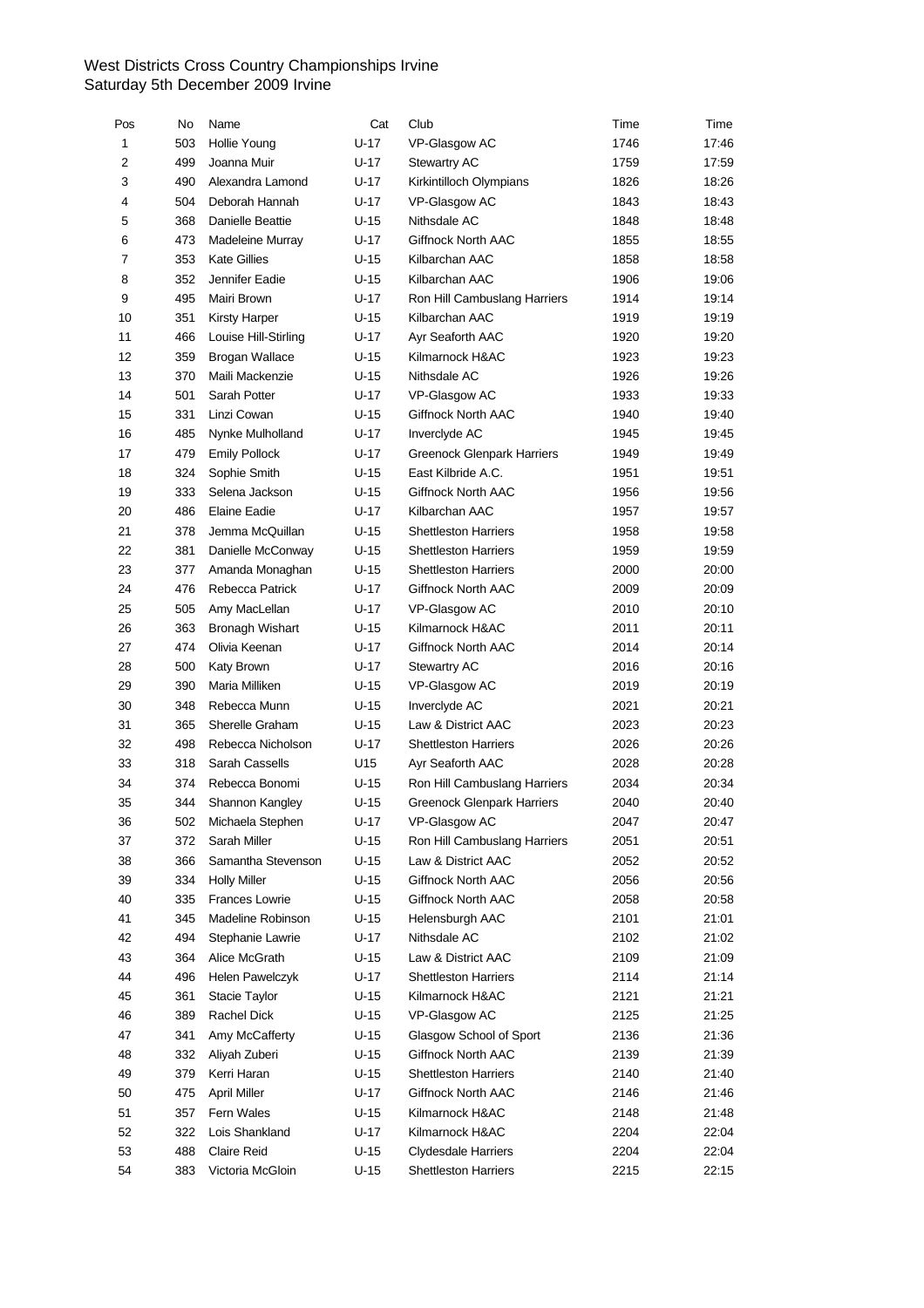| 55      | 327     | Rachel Fairlie    | $U-15$ | East Kilbride A.C.                | 2219 | 22:19 |
|---------|---------|-------------------|--------|-----------------------------------|------|-------|
| 56      | 465     | Katie Sprang      | $U-17$ | Ayr Seaforth AAC                  | 2223 | 22:23 |
| 57      | 369     | Melissa McCrindle | $U-15$ | Nithsdale AC                      | 2231 | 22:31 |
| 58      | 480     | Carly Dalgleish   | $U-17$ | <b>Greenock Glenpark Harriers</b> | 2237 | 22:37 |
| 59      | 358     | Kate Mackie       | $U-15$ | Kilmarnock H&AC                   | 2347 | 23:47 |
| 60      | 385     | Lauren Craig      | $U-15$ | Stewartry AC                      | 2353 | 23:53 |
| 61      | 487     | Gabrielle Fisher  | $U-15$ | <b>Greenock Glenpark Harriers</b> | 2448 | 24:48 |
| 62      | 326     | Emma Haddock      | $U-17$ | Kilbarchan AAC                    | 2449 | 24:49 |
| 63      | 343     | Emma Fairlie      | $U-15$ | East Kilbride A.C.                | 2514 | 25:14 |
| 64      | 323     | Diane Nicholson   | $U-15$ | <b>Clydesdale Harriers</b>        | 2613 | 26:13 |
| 65      | 468     | Kirstie Kelly     | $U-17$ | <b>Clydesdale Harriers</b>        | 2706 | 27:06 |
| 66      | $\cdot$ |                   |        |                                   |      | 00:00 |
| 67      |         |                   |        |                                   |      | 00:00 |
| 68      |         |                   |        |                                   |      | 00:00 |
| 69      |         |                   |        |                                   |      | 00:00 |
| 70      |         |                   |        |                                   |      | 00:00 |
| $71$    |         |                   |        |                                   |      | 00:00 |
| 72      |         |                   |        |                                   |      | 00:00 |
| 73      |         |                   |        |                                   |      | 00:00 |
| 74      |         |                   |        |                                   |      | 00:00 |
| 75      |         |                   |        |                                   |      | 00:00 |
| 76      |         |                   |        |                                   |      | 00:00 |
| $77 \,$ |         |                   |        |                                   |      | 00:00 |
| 78      |         |                   |        |                                   |      | 00:00 |
| 79      |         |                   |        |                                   |      | 00:00 |
| 80      |         |                   |        |                                   |      | 00:00 |
| 81      |         |                   |        |                                   |      | 00:00 |
|         |         |                   |        |                                   |      |       |
| 82      |         |                   |        |                                   |      | 00:00 |
| 83      |         |                   |        |                                   |      | 00:00 |
| 84      |         |                   |        |                                   |      | 00:00 |
| 85      |         |                   |        |                                   |      | 00:00 |
| 86      |         |                   |        |                                   |      | 00:00 |
| 87      |         |                   |        |                                   |      | 00:00 |
| 88      |         |                   |        |                                   |      | 00:00 |
| 89      |         |                   |        |                                   |      | 00:00 |
| 90      |         |                   |        |                                   |      | 00:00 |
| 91      |         |                   |        |                                   |      | 00:00 |
| 92      |         |                   |        |                                   |      | 00:00 |
| 93      |         |                   |        |                                   |      | 00:00 |
| 94      |         |                   |        |                                   |      | 00:00 |
| 95      |         |                   |        |                                   |      | 00:00 |
| 96      |         |                   |        |                                   |      | 00:00 |
| 97      |         |                   |        |                                   |      | 00:00 |
| 98      |         |                   |        |                                   |      | 00:00 |
| 99      |         |                   |        |                                   |      | 00:00 |
| 100     |         |                   |        |                                   |      | 00:00 |
| 101     |         |                   |        |                                   |      | 00:00 |
| 102     |         |                   |        |                                   |      | 00:00 |
| 103     |         |                   |        |                                   |      | 00:00 |
| 104     |         |                   |        |                                   |      | 00:00 |
| 105     |         |                   |        |                                   |      | 00:00 |
| 106     |         |                   |        |                                   |      | 00:00 |
| 107     |         |                   |        |                                   |      | 00:00 |
| 108     |         |                   |        |                                   |      | 00:00 |
| 109     |         |                   |        |                                   |      | 00:00 |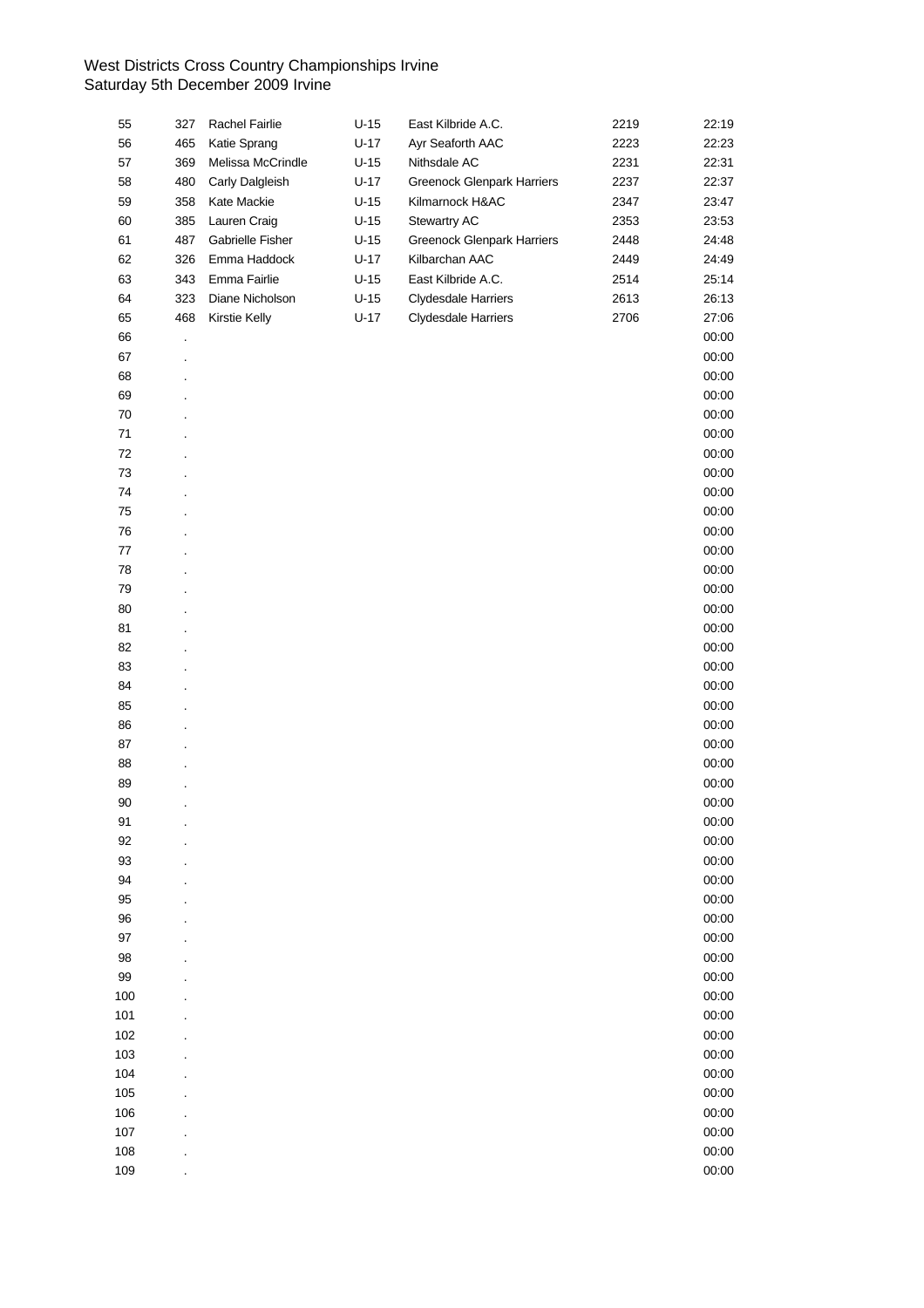| Sum of Pos                        |        |                         |       |
|-----------------------------------|--------|-------------------------|-------|
| <b>Club</b>                       | Cat    | <b>Name</b>             | Total |
| Kilbarchan AAC                    | $U-15$ | <b>Kate Gillies</b>     | 7     |
|                                   |        | Jennifer Eadie          | 8     |
|                                   |        | <b>Kirsty Harper</b>    | 10    |
| Kilbarchan AAC Total              |        |                         | 25    |
|                                   |        |                         |       |
| <b>Shettleston Harriers</b>       | $U-15$ | Jemma McQuillan         | 21    |
|                                   |        | Danielle McConway       | 22    |
|                                   |        | Amanda Monaghan         | 23    |
| <b>Shettleston Harriers Total</b> |        |                         | 66    |
|                                   |        |                         |       |
| <b>Giffnock North AAC</b>         | $U-15$ | Linzi Cowan             | 15    |
|                                   |        | Selena Jackson          | 19    |
|                                   |        | <b>Holly Miller</b>     | 39    |
| <b>Giffnock North AAC Total</b>   |        |                         | 73    |
|                                   |        |                         |       |
| Nithsdale AC                      | $U-15$ | <b>Danielle Beattie</b> | 5     |
|                                   |        | Maili Mackenzie         | 13    |
|                                   |        | Melissa McCrindle       | 57    |
| Nithsdale AC Total                |        |                         | 75    |
|                                   |        |                         |       |
| Kilmarnock H&AC                   | $U-15$ | <b>Brogan Wallace</b>   | 12    |
|                                   |        | <b>Bronagh Wishart</b>  | 26    |
|                                   |        | Stacie Taylor           | 45    |
| Kilmarnock H&AC Total             |        |                         | 83    |
| Law & District AAC                | $U-15$ | Sherelle Graham         | 31    |
|                                   |        | Samantha Stevenson      | 38    |
|                                   |        | Alice McGrath           | 43    |
| Law & District AAC Total          |        |                         | 112   |
| East Kilbride A.C.                | $U-15$ | Sophie Smith            | 18    |
|                                   |        | <b>Rachel Fairlie</b>   | 55    |
|                                   |        | Emma Fairlie            | 63    |
| East Kilbride A.C. Total          |        |                         | 136   |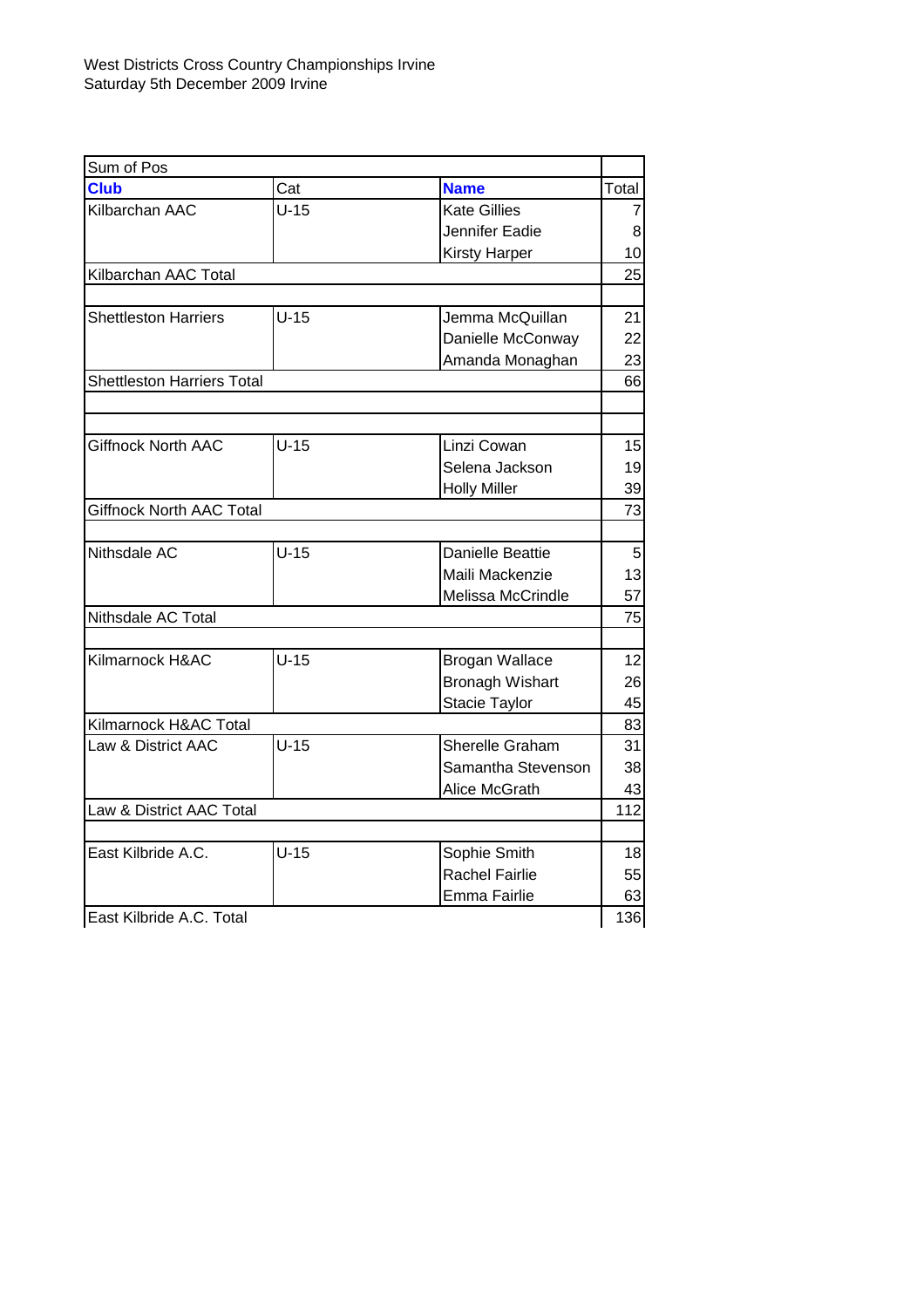| Sum of Pos                      |        |                     |       |
|---------------------------------|--------|---------------------|-------|
| <b>Club</b>                     | Cat    | <b>Name</b>         | Total |
| VP-Glasgow AC                   | $U-17$ | <b>Hollie Young</b> |       |
|                                 |        | Deborah Hannah      |       |
|                                 |        | Sarah Potter        | 14    |
| VP-Glasgow AC Total             |        |                     |       |
|                                 |        |                     |       |
| <b>Giffnock North AAC</b>       | $U-17$ | Madeleine Murray    | 6     |
|                                 |        | Rebecca Patrick     | 24    |
|                                 |        | Olivia Keenan       | 27    |
| <b>Giffnock North AAC Total</b> |        |                     | 57    |
|                                 |        |                     |       |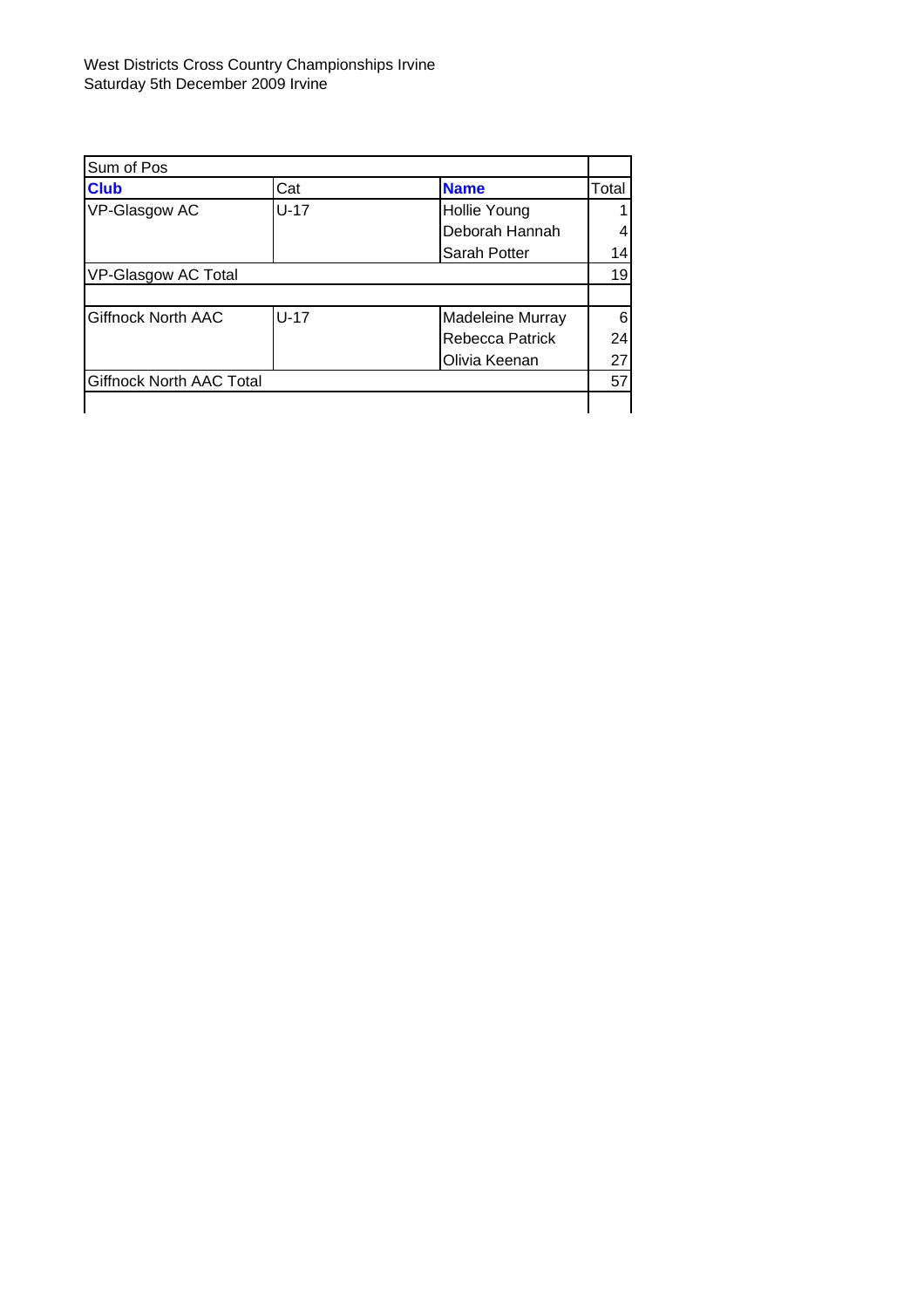| Pos            | No  | Name                       | Cat    | Club                             | Time  |
|----------------|-----|----------------------------|--------|----------------------------------|-------|
| $\mathbf{1}$   | 926 | Danielle Brown             | U20    | <b>Springburn Harriers</b>       | 24:22 |
| $\overline{2}$ | 935 | Nicola Hood                | Senior | VP-Glasgow AC                    | 24:23 |
| 3              | 929 | <b>Fiona Gentles</b>       | Senior | Springburn Harriers              | 24:48 |
| 4              | 810 | Toni McIntosh              | Senior | Ayr Seaforth AAC                 | 24:52 |
| 5              | 936 | Rebecca Finch              | U20    | VP-Glasgow AC                    | 25:07 |
| 6              | 832 | <b>Beth Duff</b>           | U20    | East Kilbride A.C.               | 25:09 |
| 7              | 893 | Kerry Lang                 | Senior | Kilbarchan AAC                   | 25:38 |
| 8              | 894 | Cara Sloss                 | Senior | Kilbarchan AAC                   | 25:50 |
| 9              | 918 | Chichi Guly                | Senior | <b>Shettleston Harriers</b>      | 25:58 |
| 10             | 884 | Emma Rice                  | U20    | Inverclyde AC                    | 26:00 |
| 11             | 858 | <b>Ruth Joss</b>           | Senior | Giffnock North AAC               | 26:11 |
| 12             | 890 | Christina Rankin           | U20    | Kilbarchan AAC                   | 26:15 |
| 13             | 927 | <b>Clare Gemmell</b>       | Vet    | Springburn Harriers              | 26:21 |
| 14             | 881 | Rhona Bushfield            | Vet    | Inverclyde AC                    | 26:29 |
| 15             | 834 | Alison Winship             | Vet    | <b>Garscube Harriers</b>         | 26:43 |
| 16             | 867 | Julia Henderson            | Vet    | Helensburgh AAC                  | 26:48 |
| 17             | 868 | Claire Heasman             | Vet    | Helensburgh AAC                  | 26:52 |
| 18             | 922 | Lindsay MacNeill           | Senior | <b>Shettleston Harriers</b>      | 27:05 |
| 19             | 842 | <b>Charlotte Wilson</b>    | Senior | <b>Garscube Harriers</b>         | 27:15 |
| 20             | 835 | Carole Gilmour/Setchel     | Senior | <b>Garscube Harriers</b>         | 27:34 |
| 21             | 823 | Emma Birnie                | Vet    | <b>Bellahouston Road Runners</b> | 24:35 |
| 22             | 920 | Avril Mason                | Vet    | <b>Shettleston Harriers</b>      | 27:36 |
| 23             | 941 | <b>Rhian Dawes</b>         | U20    | VP-Glasgow AC                    | 27:37 |
| 24             | 937 | Susan Finch                | Vet    | VP-Glasgow AC                    | 27:40 |
| 25             | 851 | Mary McCutcheon            | Vet    | Giffnock North AAC               | 27:42 |
| 26             | 870 | Michelle Hetherington      | Vet    | Helensburgh AAC                  | 27:49 |
| 27             | 859 | <b>Claire McAuley</b>      | U20    | Giffnock North AAC               | 27:54 |
| 28             | 871 | Jennifer Fitzgerald        | Senior | Helensburgh AAC                  | 27:56 |
| 29             | 897 | Karen Glendinning          | Vet    | Kilbarchan AAC                   | 28:17 |
| 30             | 812 | <b>Erica Christie</b>      | Vet    | <b>Bellahouston Harriers</b>     | 28:32 |
| 31             | 904 | <b>Hannah Terrance</b>     | U20    | Kirkintilloch Olympians          | 28:34 |
| 32             | 828 | Marina McCallum            | Vet    | <b>Clydesdale Harriers</b>       | 28:47 |
| 33             | 919 | <b>Amleset Tewelde</b>     | Senior | <b>Shettleston Harriers</b>      | 28:53 |
| 34             | 942 | Ellen Homewood             | Senior | Westerlands XC Club              | 28:54 |
| 35             | 856 | Maureen McVey              | Vet    | Giffnock North AAC               | 28:56 |
| 36             |     | 855 Anne Lee               | Vet    | Giffnock North AAC               | 29:02 |
| 37             | 850 | Yvonne Hamilton            | Senior | Giffnock North AAC               | 29:04 |
| 38             | 824 | Claire Wharton             | Vet    | <b>Bellahouston Road Runners</b> | 29:16 |
| 39             | 901 | Paula Wilson               | Vet    | Kilmarnock H&AC                  | 29:18 |
| 40             | 829 | Kathryn Scott              | Vet    | <b>Clydesdale Harriers</b>       | 29:20 |
| 41             | 836 | <b>Marion Kelly</b>        | Senior | Garscube Harriers                | 29:23 |
| 42             | 831 | Kelly Baillie              | Senior | East Kilbride A.C.               | 29:31 |
| 43             | 827 | <b>Frances Maxwell</b>     | Vet    | Calderglen Harriers              | 29:44 |
| 44             | 913 | Phyllis Hands              | Vet    | Motherwell AC                    | 29:45 |
| 45             | 915 | Clare Barr                 | Vet    | Motherwell AC                    | 29:47 |
| 46             | 938 | <b>Christine Catterson</b> | Vet    | VP-Glasgow AC                    | 29:50 |
| 47             | 885 | Helen Morton               | Vet    | Irvine AC                        | 29:55 |
| 48             | 895 | Michelle Bell              | U20    | Kilbarchan AAC                   | 30:02 |
| 49             | 840 | <b>Heather McIntosh</b>    | Vet    | <b>Garscube Harriers</b>         | 30:06 |
| 50             | 928 | Kirsten Ferguson           | Senior | Springburn Harriers              | 30:33 |
| 51             | 814 | Bernadette O'Neil          | Vet    | <b>Bellahouston Harriers</b>     | 30:45 |
| 52             | 821 | Jane Wild                  | Vet    | <b>Bellahouston Road Runners</b> | 30:51 |
| 53             | 874 | Janet Fellowes             | Vet    | Helensburgh AAC                  | 30:53 |
| 54             | 933 | Natalie Fleming            | Senior | Troon Tortoises AC               | 31:03 |
| 55             | 908 | Ros OSullivan              | Vet    | Kirkintilloch Olympians          | 31:04 |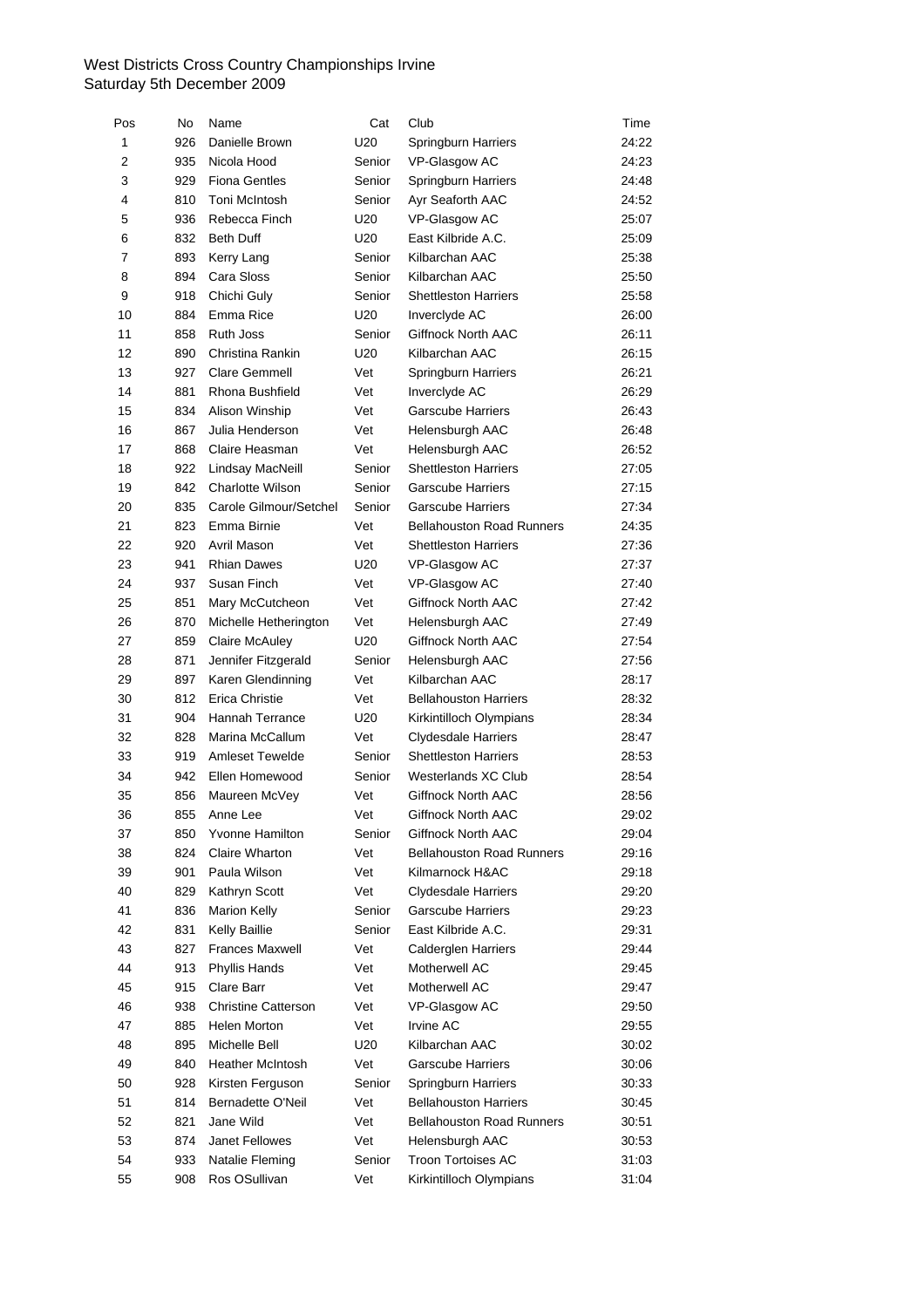| 56 | 924 | <b>Caroline Brownlie</b> | Vet             | Springburn Harriers               | 31:08 |
|----|-----|--------------------------|-----------------|-----------------------------------|-------|
| 57 | 900 | Elizabeth McDerment      | Vet             | Kilmarnock H&AC                   | 31:10 |
| 58 | 853 | Sheila Lewis             | Vet             | Giffnock North AAC                | 31:13 |
| 59 | 877 | Tina Munro               | Vet             | Helensburgh AAC                   | 31:19 |
| 60 | 869 | Mary Louise MacQuarrie   | Vet             | Helensburgh AAC                   | 31:31 |
| 61 | 813 | Yvonne Winchester        | Vet             | <b>Bellahouston Harriers</b>      | 31:32 |
| 62 | 931 | Anne Noble               | Vet             | <b>Troon Tortoises AC</b>         | 31:33 |
| 63 | 822 | Jacqueline McGuire       | Vet             | <b>Bellahouston Road Runners</b>  | 31:43 |
| 64 | 946 | Pauline McAdam           | Vet             | Westerlands XC Club               | 31:44 |
| 65 | 838 | Diane Clark              | Senior          | <b>Garscube Harriers</b>          | 31:45 |
| 66 | 945 | Helen Macpherson         | Vet             | Westerlands XC Club               | 31:52 |
| 67 | 907 | Mary Hendry              | Vet             | Kirkintilloch Olympians           | 32:12 |
| 68 | 839 | Anna MacGregor           | Senior          | <b>Garscube Harriers</b>          | 32:13 |
| 69 | 886 | <b>Mary Miller</b>       | Vet             | <b>Irvine AC</b>                  | 32:25 |
| 70 | 865 | Maria Reay               | Vet             | <b>Greenock Glenpark Harriers</b> | 32:27 |
| 71 | 841 | Maureen O'Hara           | Vet             | <b>Garscube Harriers</b>          | 32:29 |
| 72 | 873 | Sarah Walker             | Senior          | Helensburgh AAC                   | 32:37 |
| 73 | 923 | Susan Breckenridge       | Vet             | <b>Shettleston Harriers</b>       | 32:39 |
| 74 | 826 | Julie Fitzpatrick        | Vet             | <b>Bellahouston Road Runners</b>  | 32:40 |
| 75 | 883 | Deborah Moore            | U20             | Inverclyde AC                     | 32:49 |
| 76 | 902 | Vivien Fraser            | Vet             | Kirkintilloch Olympians           | 33:14 |
| 77 | 857 | Sue Anderson             | Vet             | <b>Giffnock North AAC</b>         | 33:35 |
| 78 | 930 | Moira Connell            | Vet             | <b>Troon Tortoises AC</b>         | 33:45 |
| 79 | 932 | Karen Robertson          | Vet             | <b>Troon Tortoises AC</b>         | 33:48 |
| 80 | 909 | Pamela Parker            | Vet             | Kirkintilloch Olympians           | 34:05 |
| 81 | 811 | Gillian Geates           | Vet             | Ayr Seaforth AAC                  | 34:30 |
| 82 | 943 | <b>Elsie Riley</b>       | Senior          | Westerlands XC Club               | 34:33 |
| 83 | 875 | Mary Connolly            | Vet             | Helensburgh AAC                   | 34:38 |
| 84 | 872 | Ann McLachlan            | Vet             | Helensburgh AAC                   | 34:51 |
| 85 | 876 | Anna Wylie               | Vet             | Helensburgh AAC                   | 34:51 |
| 86 | 911 | Shirley MacNab           | Vet             | Kirkintilloch Olympians           | 35:04 |
| 87 | 912 | Alison Cameron           | U <sub>20</sub> | Law & District AAC                | 36:00 |
| 88 | 947 | Patricia McLaughlin      | Vet             | Westerlands XC Club               | 36:30 |
| 89 | 878 | Liz McHard               | Vet             | Helensburgh AAC                   | 37:02 |
| 90 | 866 | Nicholas Collins         | Senior          | <b>Greenock Glenpark Harriers</b> | 37:40 |
| 91 | 845 | Karen-Anne McLennan      | Vet             | <b>Garscube Harriers</b>          | 39:36 |
| 92 | 818 | <b>Emily Gilleece</b>    | Senior          | <b>Bellahouston Harriers</b>      | 41:06 |
|    |     |                          |                 |                                   |       |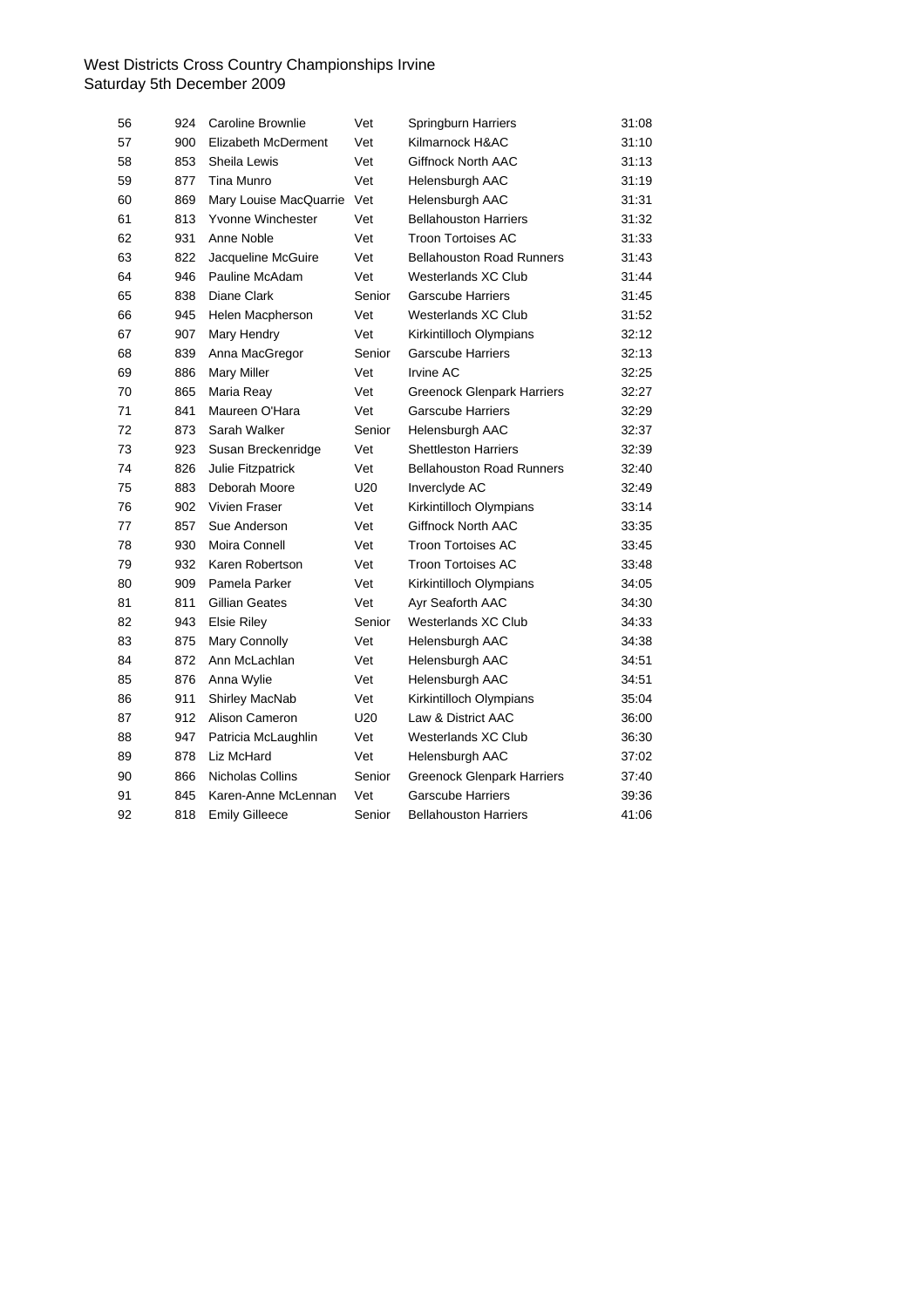| Sum of Pos                                   |                         |                |
|----------------------------------------------|-------------------------|----------------|
| <b>Club</b>                                  | <b>Name</b>             | Total          |
| VP-Glasgow AC                                | Nicola Hood             | $\overline{2}$ |
|                                              | Rebecca Finch           | 5              |
|                                              | <b>Rhian Dawes</b>      | 23             |
|                                              | Susan Finch             | 24             |
| VP-Glasgow AC Total                          |                         | 54             |
|                                              |                         |                |
| Kilbarchan AAC                               | Kerry Lang              | 7              |
|                                              | Cara Sloss              | 8              |
|                                              | Christina Rankin        | 12             |
|                                              | Karen Glendinning       | 29             |
| Kilbarchan AAC Total                         |                         | 56             |
| Springburn Harriers                          | Danielle Brown          | 1              |
|                                              | <b>Fiona Gentles</b>    | 3              |
|                                              | <b>Clare Gemmell</b>    | 13             |
|                                              |                         |                |
|                                              | Kirsten Ferguson        | 50             |
| Springburn Harriers Total                    |                         | 67             |
| <b>Shettleston Harriers</b>                  | Chichi Guly             | 9              |
|                                              | Lindsay MacNeill        | 18             |
|                                              | Avril Mason             | 22             |
|                                              | <b>Amleset Tewelde</b>  | 33             |
| <b>Shettleston Harriers Total</b>            |                         | 82             |
|                                              |                         |                |
| Helensburgh AAC                              | Julia Henderson         | 16             |
|                                              | Claire Heasman          | 17             |
|                                              | Michelle Hetherington   | 26             |
|                                              | Jennifer Fitzgerald     | 28             |
| Helensburgh AAC Total                        |                         | 87             |
|                                              |                         |                |
| <b>Garscube Harriers</b>                     | Alison Winship          | 15             |
|                                              | <b>Charlotte Wilson</b> | 19             |
|                                              | Carole Gilmour/Setchel  | 20             |
|                                              | <b>Marion Kelly</b>     | 41             |
| <b>Garscube Harriers Total</b>               |                         | 95             |
| <b>Giffnock North AAC</b>                    | Ruth Joss               | 11             |
|                                              | Mary McCutcheon         | 25             |
|                                              |                         |                |
|                                              | <b>Claire McAuley</b>   | 27             |
|                                              | Maureen McVey           | 35             |
| <b>Giffnock North AAC Total</b>              |                         | 98             |
| <b>Bellahouston Road Runners Emma Birnie</b> |                         | 21             |
|                                              | <b>Claire Wharton</b>   | 38             |
|                                              |                         |                |